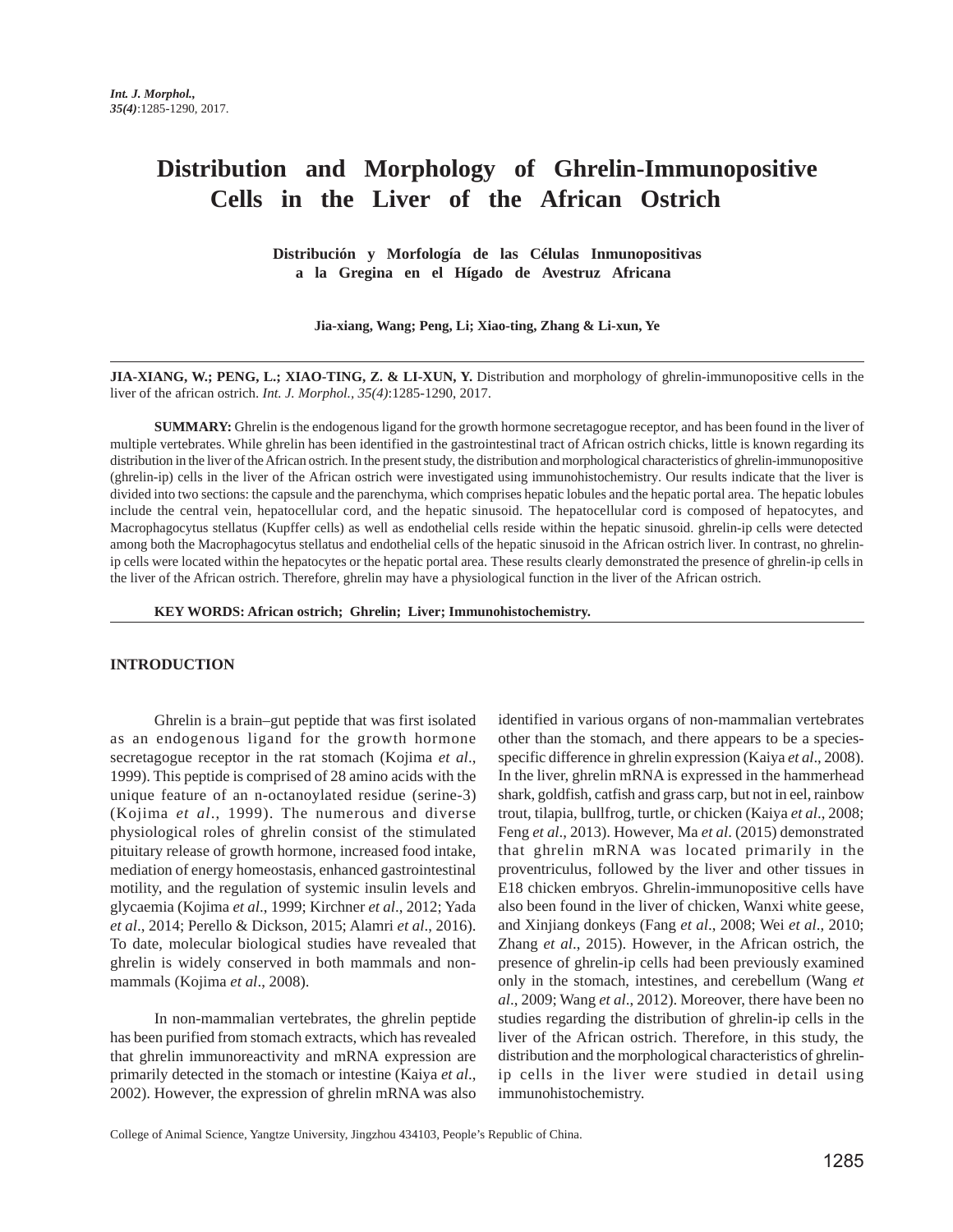## **MATERIAL AND METHOD**

**Animals.** African ostriches (age, 8 months; weight, 70.68±2.25 kg) were used in this study. African ostrich (2 females and 2 males) were obtained from the Ostrich Research Institute of Yangtze University in Hubei Province, China, where feed and water were made available ad libitum. All of the birds were maintained in a heated room with slatted plastic floor and were fed a starter diet for postnatal days 7, which was formulated according to the specifications of the Elsenburg Ostrich Feed Database (Brand, 2010). All procedures were approved by the Animal Care and Welfare Committee of our Institute.

**Tissue preparation.** The ostriches were deeply anesthetized with 10 % urethane (Caoyang Secondary Chemical Plant, Shanghai, China) at a dose of 1 g/kg BW, and perfused initially with 1000 mL of 0.85 % normal saline (containing 0.075 % sodium citrate) and thereafter with 1500 mL of 4 % paraformaldehyde phosphate-buffered solution (0.1 mol/L, pH 7.4) at 4 °C. The abdomen was cut open, and the liver was quickly removed,and gently flushed with 0.85 % normal saline to remove the content, then be postfixed for more than 24 h with 4 % paraformaldehyde. After immersion, the tissues were embedded in paraffin. Serial sections  $(5 \mu m)$  were cut on with a Leica microtome (Nussloch Gmbh, Germany), 2 suit sections were prepared; one suit was stained by haematoxylin and eosin (H&E) to observe the cytoarchitecture of liver; the other was stained by immunohistochemistry to observe the distribution, morphological characteristics of ghrelin-ip cells in the liver of the African ostrich .

**Immunohistochemistry.** Immunohistochemical detection of ghrelin-ip cells using rabbit anti-ghrelin was carried out by the streptavidin-biotin-peroxidase complex (SABC) method. The production and specificity of the anti-human ghrelin serum used in this study were previously reported (Wang *et al*., 2009). Immunohistochemical staining was performed according to the following procedure. The sections were deparaffinized with xylene and rehydrated with decreasing concentrations of ethanol, then treated with 3 % hydrogen peroxide  $(H_2O_2)$  to block endogenous peroxidase for 10 min at room temperature. After rinsing with distilled water, the sections were incubated with a citrate buffer (pH6.0) and placed in a microwave oven until the water boiled to fully expose the antigen. After rinsing with phosphate-buffered saline (PBS), the sections were incubated with 5 % normal goat serum for 20 min. After removing superfluous liquid, the sections were incubated with rabbit anti-ghrelin serum (BA1619; Boster Corporation,Wuhan,China) diluted 1:100 in PBS for 12 h in a humid chamber at 4 °C. After washing with PBS for 6 min, a second incubation with biotin-conjugated anti-rabbit IgG serum (SA1022; Boster Corporation,Wuhan,China) was

carried out for 20 min, and this was followed by further washing with PBS. Finally, the sections were incubated for 20 min with an SABC solution prepared according to the manufacturer's instructions. After washing with PBS for 20 min, the sections were reacted in a diaminobenzidinetetrachloride kit (DAB kit, AR1022, Boster Corporation,Wuhan, China) for 30 min to detect immunereactivity. After washing with distilled water, the sections were dehydrated with a graded ethanol series, cleared in xylene, mounted with a coverslip, and viewed under a light microscope (BH-2; Olympus, Japan). All of the incubations were carried out in a humid chamber at room temperature. Control sections were prepared using the same method, omitting the primary antibody. To examine the specificity of rabbit anti-human ghrelin antiserum, the diluted antiserum (1:100) was incubated with human ghrelin (5 mg/ml) at room temperature for 10 h, and mixtures were centrifuged at 12000 rpm for 25 min at 4 °C. The supernatant was used as the primary antiserum for control tests.

**Morphometric analysis.** For each liver tissue sample, 3 crosssections were prepared after the samples had been stained with hematoxylin and eosin and SABC stain. Further, for each liver cross-section, 10 intact, well-oriented units were selected for experiments conducted in triplicate (30 measurements for each sample). After taking digital photographs under a light microscope with a digital camera (COOLPIX4500; Nikon, Japan).

#### **RESULTS**

The results presented are those obtained from both female and male chicks; no gender-specific effects were observed.

**Cytoarchitecture of the liver in the African ostrich.** The liver of the ostrich was reddish brown and contained no gall bladder. Moreover, the liver was divided into two sections: the outer membrane; and the inner parenchyma. The membrane was composed of the surface serosa and deep connective tissue, while the parenchyma was composed of the hepatic lobule and portal area (Figs. 1A and B). Since the interlobular connective tissue of African ostrich was underdeveloped, the hepatic lobule boundaries were not obvious (Fig. 1A). In contrast, the connective tissue in the portal area was relatively well developed; thus, the portal area was very obvious (Fig. 1B). The hepatic lobule was composed of the central vein, hepatic plate, and hepatic sinusoid (Fig. 1A); the central vein was the smallest branch of the hepatic vein (Fig. 1A). Moreover, the hepatic plate was composed of the hepatocytocellular cord, which consisted of two forms: two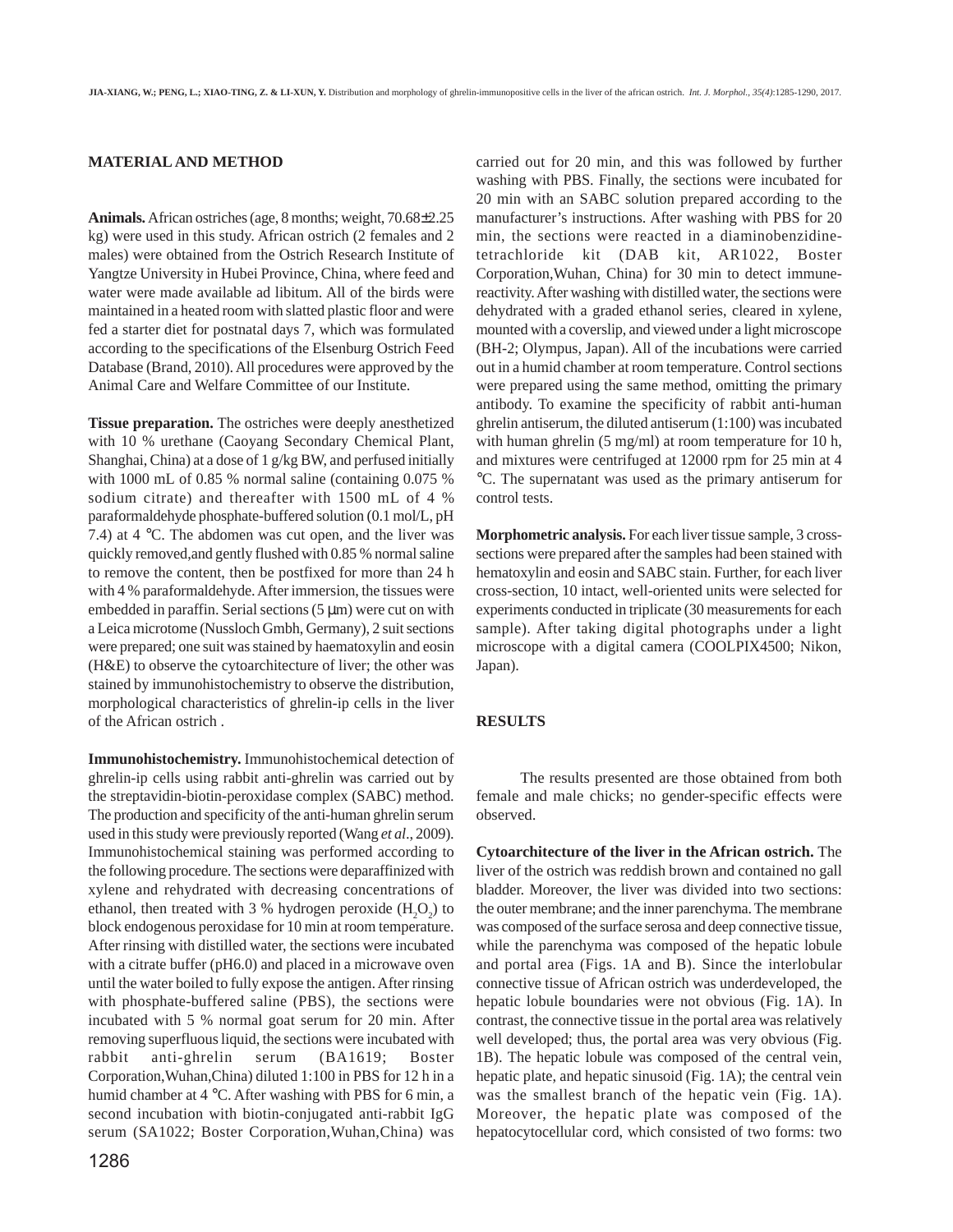to seven hepatocytes that were in a clustered arrangement; and two layers of hepatocytes surrounding the central vein, forming a radiating shape (Fig. 1C). The hepatocytes were polygonal and large in volume, the nucleus was large and round and located in the center of the cell or off to one side. In addition, there were typically one or two nuclei in each hepatocyte, and the cytoplasm was dense and acidophilic (Fig. 1C). Lacuna among the hepatocellular cords formed the hepatic sinusoid, which varied in size. The sinus wall consisted of discontinuous endothelial cells, the absence of a basement membrane. Moreover, the nucleus was flat and convex towards the sinus cavity (Fig. 1D). In addition, there were

Macrophagocytus stellatus (Kupffer cells) among the endothelial cells, which exhibited an extensive cytoplasm, irregular shape, large nucleus and cell body; the majority penetrated into the vascular sinus (Fig. 1D). Moreover, blood cells were also observed in the cavity of the hepatic sinusoid (Fig. 1C). Bile canaliculus was formed by the edge on both sides of the adjacent hepatocytes, spreading over the liver parenchyma, and expanded into cellular gaps (Fig.1D). At the junction of hepatic lobule, the portal area of the interlobular connective tissue was observed, and could be further divided into an interlobular vein, the interlobular arteries, and interlobular bile duct (Fig. 1B).



Fig. 1. Photomicrographs of the histological observations in the liver of the African ostrich (HE staining). (A) The hepatic lobule. (B) The portal area. (C) The hepatic plate. (D) The hepatic plate. (CV, central vein; HP, hepatic plate; IA, interlobular arteries; IV, interlobular vein; ID, interlobular bile duct; HC, hepatocytes cord; BC, blood cell; HS, hepatic sinusoid; AH, bile canaliculus; LC, hepatocyte; KC, Kupffer cell; EC, endothelial cell). Scale bar: 50  $\mu$ m.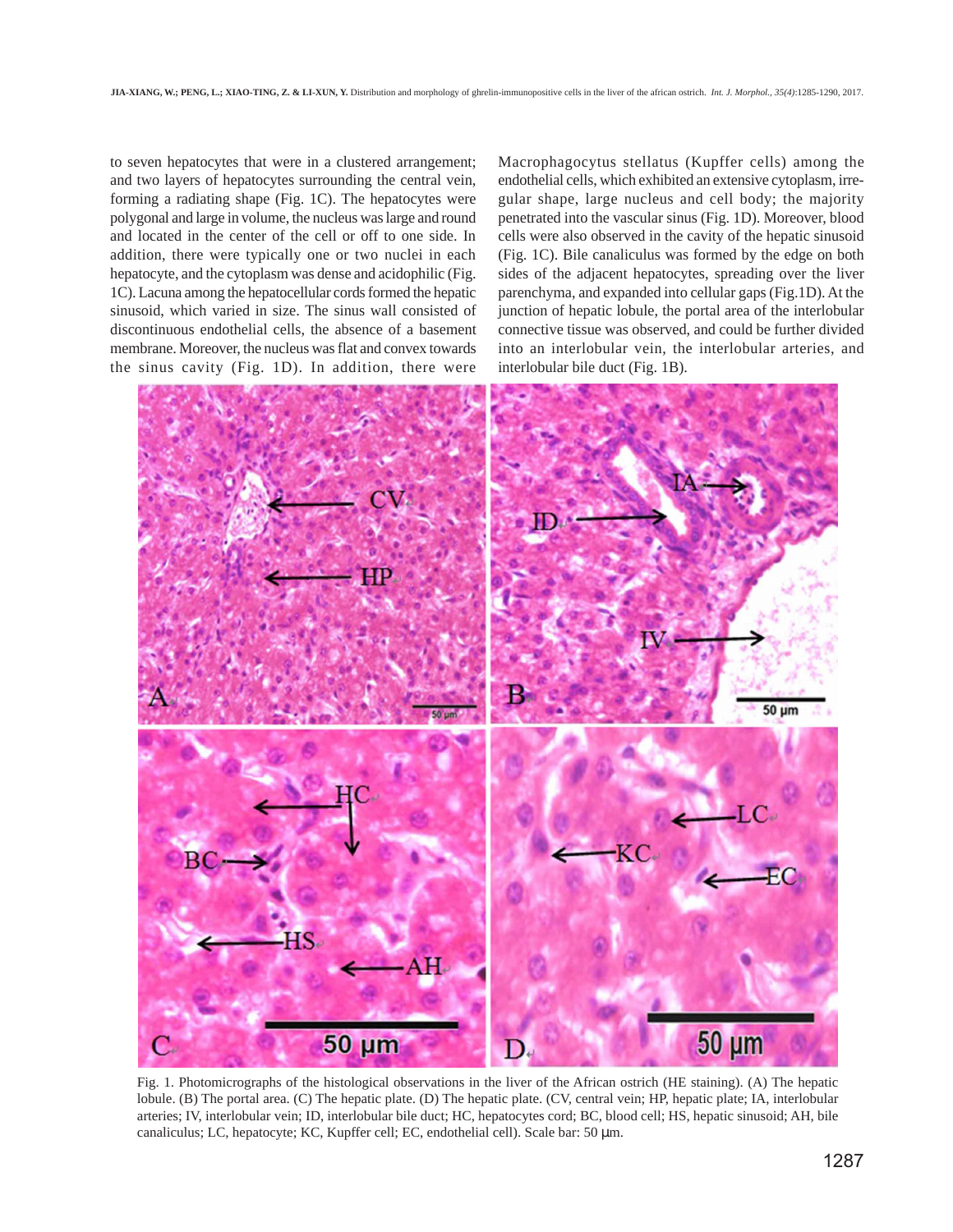**Distribution of ghrelin-immunopositive cells.** Ghrelin-ip cells were found within the hepatic sinusoid; there are no ghrelin-ip cells among the hepatocytes and the hepatic portal area in the African ostrich liver (Figure. 2A). In the hepatic sinusoid, the endothelial cells were stained for the presence of ghrelin, and long fusiform ghrelin-ip cells were observed (Fig. 2B); the Kupfer cells also stained positive for ghrelin, and irregular shaped ghrelin-ip cells were observed. The cells exhibited large cell bodies and the majority penetrated into the vascular sinus (Fig. 2C). The results of the control tests using antiserum absorbed with 5mg/mL ghrelin revealed the complete disappearance of immunoreactivity in the liver (Fig. 2D).



Fig. 2. Photomicrographs of the ghrelin-immunopositive cells in the liver of the African ostrich (SABC staining). (A) A large number of ghrelin cells (arrows) were found within the hepatic sinusoid. (B) Ghrelin-ip cells (arrows) surrounding the endothelial cells of the hepatic sinusoid. (C) Ghrelin-ip cells (arrows) within the Kupffer cells of the hepatic sinusoid. (D) Photomicrograph of the absorption testing in the liver. HC, hepatocytes cord. (A) Scale bar: 100 mm; (B-D) Scale bar: 50 mm.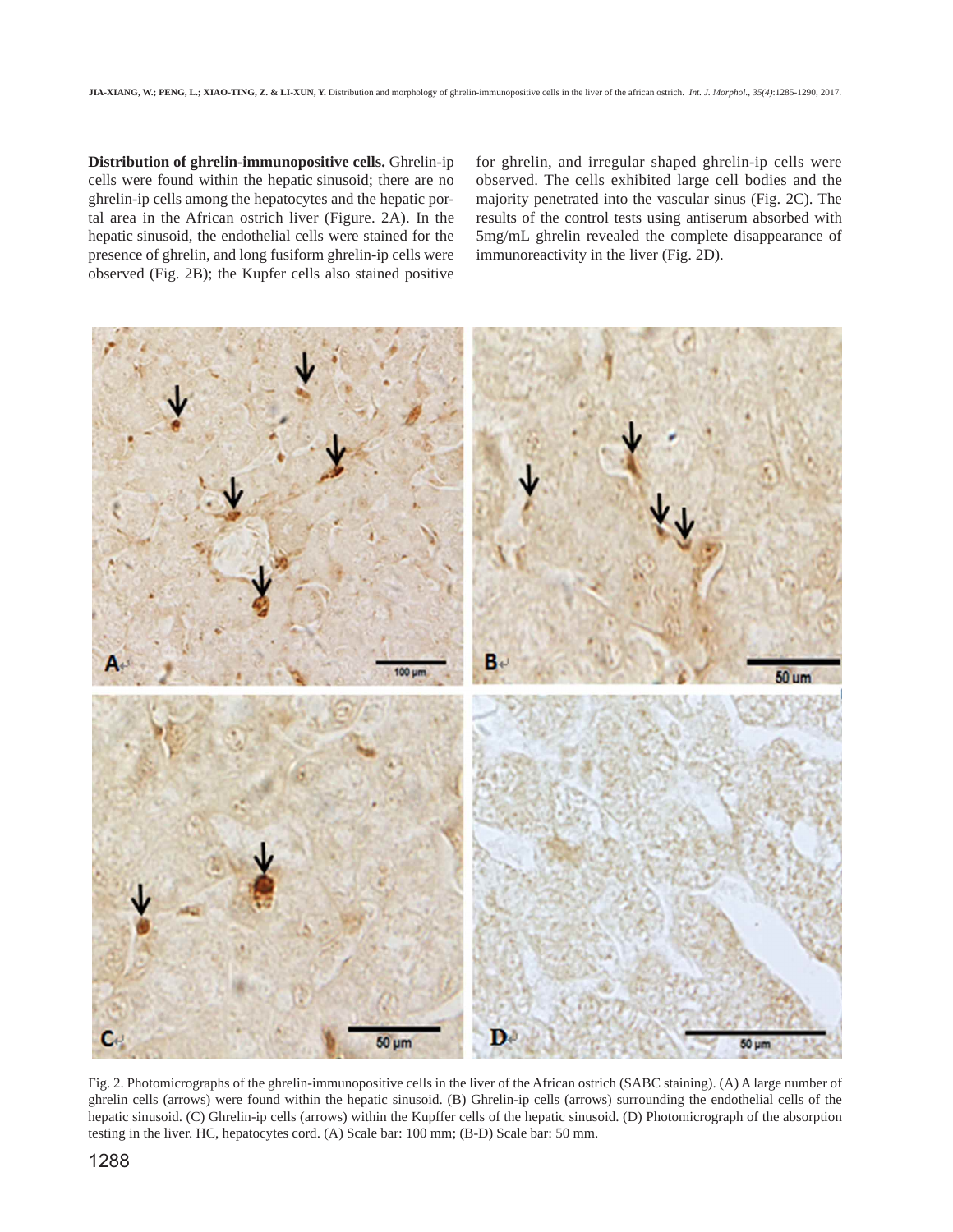### **DISCUSSION**

The liver is an important digestive gland and detoxification organ in the body, the structure of which differs between species. In the present study, we found that the liver of the African ostrich was divided into two parts: the capsule and the parenchyma. The parenchyma was further divided into multiple hepatic lobules surrounding the capsule; however, the hepatic lobules were not obvious, the hepatic portal area was highly prevalent. These results are similar to that of Chroysolophus pictus (Zhang *et al*., 2002), Syrrhaptes paradoxus (Wang *et al*., 2013), and Wanxi White Geese (Fang *et al*., 2005); however, the hepatic lobules of the duck (Luo, 1983) are extremely obvious, which differs from the African ostrich.These results indicate that the extent of the connective tissue and the prominence of the hepatic lobules are remaining differences between various bird species.

In Chroysolophus pictus, the hepatocellular cord consisted of two layers of hepatocytes, and those surrounding the central vein lines formed a radiating shape (Zhang *et al*., 2002). In the Wanxi White Geese, the hepatocellular cord was comprised of one layer of hepatocytes and those surrounding the central vein lines formed a radiating shape (Fang *et al*., 2005). However, in the African ostrich, the hepatocellular cord has two forms: 1) two to seven hepatocytes that form a clustered arrangement; and 2) two-layers of hepatocyte, that surround the central vein lines and form a radiating shape. These structures are similar to that of Syrrhaptes paradoxus (Wang *et al*., 2013). These results further suggest that there is variability in the arrangement of hepatocytes between different animals. In this study, we also found that the wall of the hepatic sinusoid consists of one layer of endothelial cells that was not continuous. In addition, the endothelial cells contain no basement membrane and the gap between the endothelial cells is relatively large. These findings are similar to that of Syrrhaptes paradoxus (Wang *et al*., 2013) and suggest that macromolecules can enter into Dili's space and provide nutrients to the hepatocytes.

In chickens, ghrelin-ip cells have been identified in the Macrophagocytus stellatus (Kupffer cells) of the liver; however, they have not been observed among the endothelial cells or phepatocytes (Wei *et al*., 2010). In the Wanxi white goose, ghrelin-ip cells were found primarily in the hepatocyte and lymphoid tissues (Fang *et al*., 2008). Moreover, in the Xinjiang donkey, a larger number of ghrelin-ip cells were found residing within the hepatic lobules and were occasionally identified in the hepatic portal area (Zhang *et al*., 2015). In the present study, ghrelin-ip cells were detected in both the Macrophagocytus stellatus (Kupffer) and endothelial cell populations of the hepatic sinusoid in the African ostrich liver. In addition, there was an absence of ghrelin-ip cells in the hepatocellular cord and hepatic portal area, which differs from that of chicken, geese, and Xinjiang donkey (Fang *et al*., 2008; Wei *et al*., 2010; Zhang *et al*., 2015).

Recently, Sun *et al*. (2015) revealed that Macrophagocytus stellatus (Kupffer cells) were involved in the regulation of the inflammatory response in the liver of the human. Moreover, Stasi & Milani (2016) also revealed that acylated ghrelin has anti-inflammatory functions that are dependent on the direct effect of T lymphocytes and monocytes; in particular, ghrelin inhibits the expression of proinflammatory cytokines, such as interleukin-1β (IL-1β), interleukin-6 (IL-6), and tumor necrosis factor (TNF- $\alpha$ ). Azizzadeh *et al*. (2016) demonstrated that ghrelin is effective for reducing the intensity of both the early and late phases of inflammatory-mediated pain. Therefore, it appears that ghrelin exerts its analgesic effects in part by increasing the serum levels of anti-inflammatory cytokines. Furthermore, Bianchi *et al*. (2016) also demonstrated that the administration of ghrelin significantly reduced post-surgical adhesions via the downregulation of pro-inflammatory gene and protein expression; this suggests the potential use of ghrelin for the prevention of post-operative adhesion.

In the present study, ghrelin-ip cells were detected in the Macrophagocytus stellatus (Kupffer cells) of the liver. These results suggest that ghrelin may play a role in regulating inflammation within the liver. However, the specific relationship between the distribution and function of ghrelinip cells in the liver of the African ostrich requires further research.

#### **CONCLUSION**

In conclusion, it is now clear that the liver of the African ostrich has its own unique characteristics: the hepatic lobules were not obvious, while the hepatic portal area was highly prevalent; the hepatocellular cord has two forms: 1) two to seven hepatocytes that form a clustered arrangement; and 2) two-layers of hepatocyte, that surround the central vein lines and form a radiating shape; the wall of the hepatic sinusoid consists of one layer of endothelial cells that was not continuous. The ghrelin-ip cells were detected in both the Macrophagocytus stellatus (Kupffer) and endothelial cell populations of the hepatic sinusoid in the African ostrich liver. In addition, there was an absence of ghrelin-ip cells in the hepatocellular cord and hepatic portal area. Because that Macrophagocytus stellatus (Kupffer cells) were involved in the regulation of the inflammatory response in the liver of the human. Thus, these findings indicate that the role of